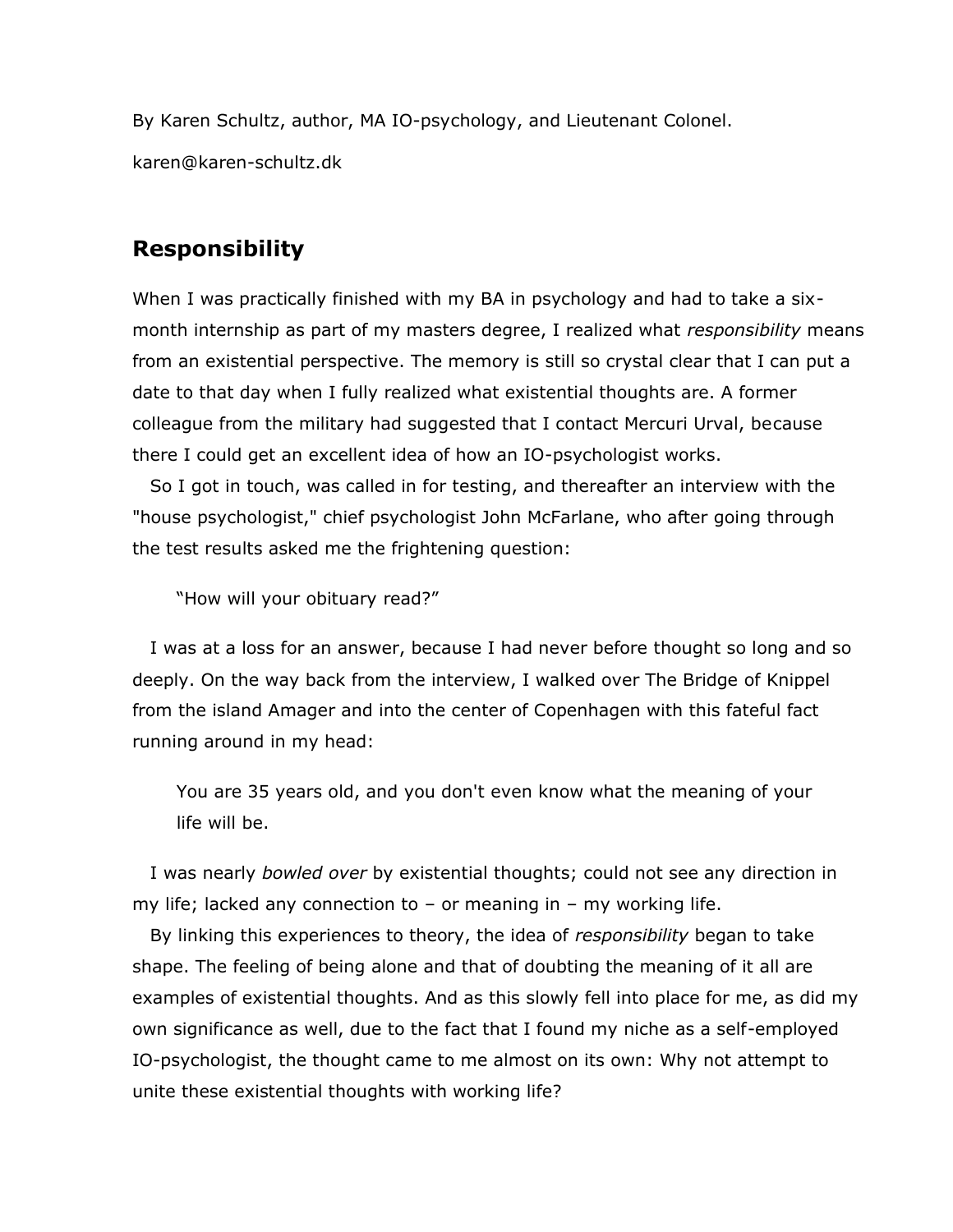I tried at first to find others who had done the same, but had to note that there existed only one article from  $1995<sup>1</sup>$  at that time. Nevertheless, I discovered in the process that the project I was slowly undertaking had, in a way, already been done before, but with different content. For within both psychology and philosophy there are old ideas and theories, which more recently have been imported into the workplace.

 Where psychology is concerned, it has always been a matter of theories that are first devised for therapeutic purposes, and thereafter transferred to the workplace. The systematic approach is a good example of this, because so many today recognized the approach, without realizing that the whole thing originally began with family therapy.<sup>2</sup>

 In philosophy, on the other hand, matters are much broader, because the point of reference has not turned on a specific field, such as therapy. No, philosophy has concerned existence in and of itself, so its perspectives have more recently been used in a more focused way, especially with management. *Values-based management* is probably the most widespread theory.

As an IO-psychologist, I am of course extraordinarily interested in individuals at their work. I am interested in companies, and in how the individual and the company get along with each other. But in practice, I operate differently than do other IO-psychologists, because I work out of an existential foundation and call this existential analysis and advice. In contrast to other "service professionals" – for example, lawyers and accountants  $-$  I do not function exactly as an expert would.<sup>3</sup>

 The most important sources for the existential approach are the manager and the employee. They themselves know best what will work in practice in their particular daily routine. Therefore, my work is often process-oriented, because having a good helper available is beneficial for the practical results. I have accordingly always

 $\overline{a}$ 

 $1$  Tame, 1995. The article deals with how one as a consultant can give existentially based advice.

<sup>2</sup> Systematic theory views the whole (the system) in its entirety rather than looking at the individual. See, e.g. Palazzoli, Anolli, Blasio, Giossi, Pisano, Ricci, Sacchi & Ugozio, 1991. <sup>3</sup> I am not specifically an expert in a particular problem, but am an expert in psychology and therewith particularly in the analytical approaches that are generally bound up with the particular problem.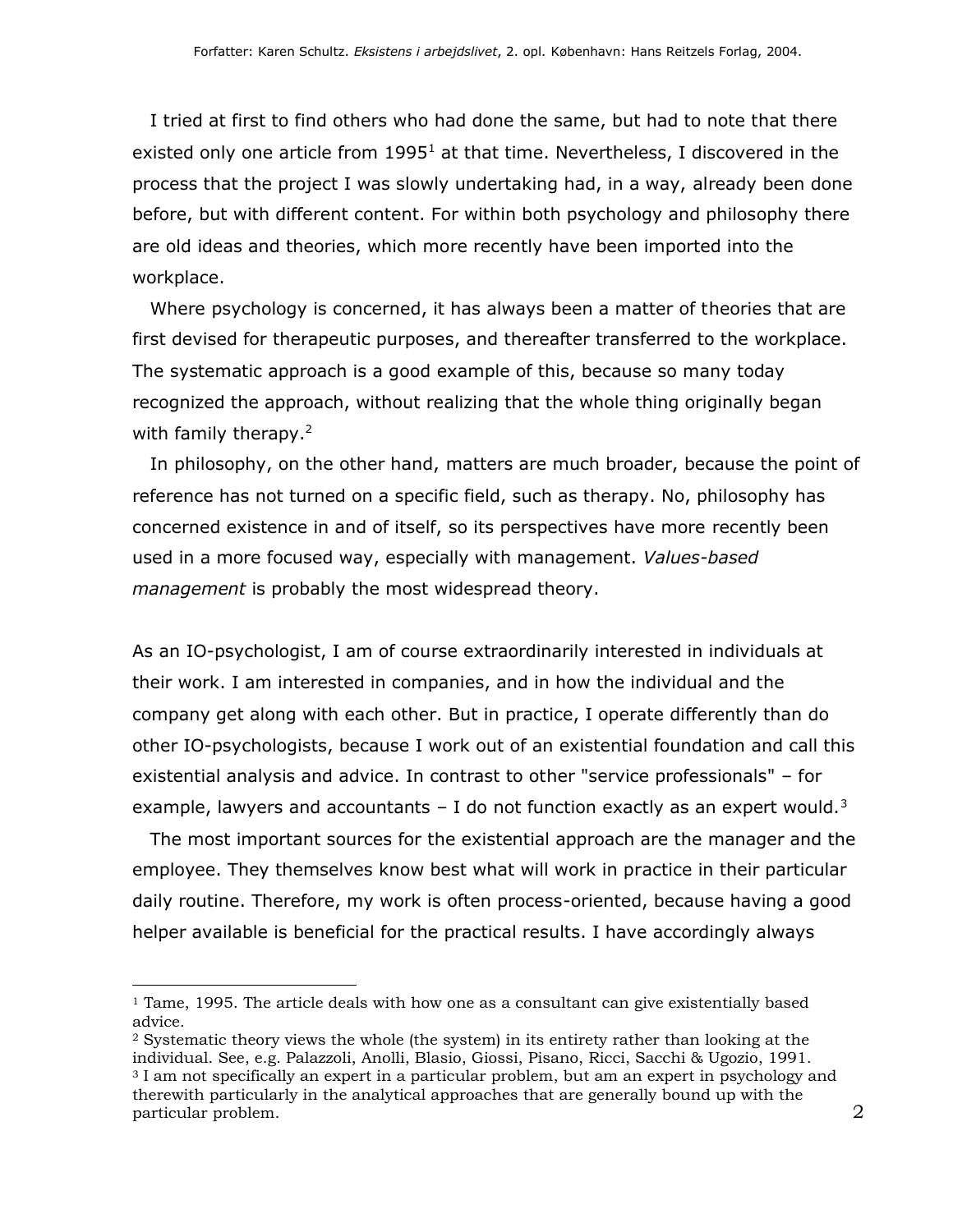planned out the course of events in advance, but gladly alter them as things unfold. This does not mean, however, that I reply to each and every question: "Yes, but what do *you* think?" Because individuals and companies who form a relationship with me have the right to a concrete answer and to my own personal opinion, if that is what they need to serve as their mirror. It is here that I distinguish my own from most other IO-psychologists' advice. In general, I use myself – my life – as the source of inspiration in my work, and I expect that others, my employees, our clients – companies and their employees – do the same. Hence, there arise *reflection, recognition, and responsibility* which are keywords for the existential approach's methodology.

 As an advisor, I can be both process-oriented and an expert in the same session. Both being in process and leading the way towards a desired goal form the framework or the context in which we work. Accordingly, I do not insist upon directing events so strictly as is sometimes the case with, for example, the systematic approach. That is to say, we change from one moment to the next, as, for example, when the *break* – as the French existentialist Albert Camus called the moment of recognition – suddenly brings about a new realization in the middle of the agenda for a management group. Should I begin the next topic, exactly as I had planned? Or should I instead encounter these individuals at the spot where they actually are?

 In relation to the field of psychology, my existential point of reference is the *healthy* individual, the individual who has mastery over work and over moving in a specific direction. In relation to the field of philosophy, my existential point of reference is the individual human being's *dilemmas* in life, and in relation to the field of economics, the existential point of reference is money as a *means.* In an introduction, Senge <sup>4</sup> quotes Russ Ackoff of *The Wharton School of Economics* as saying:

"Profit is like oxygen. If you don't have enough, you won't be around long; but if you think life is about breathing, you're missing something." (http://learning.mit.edu/res/kr/world.html)

3